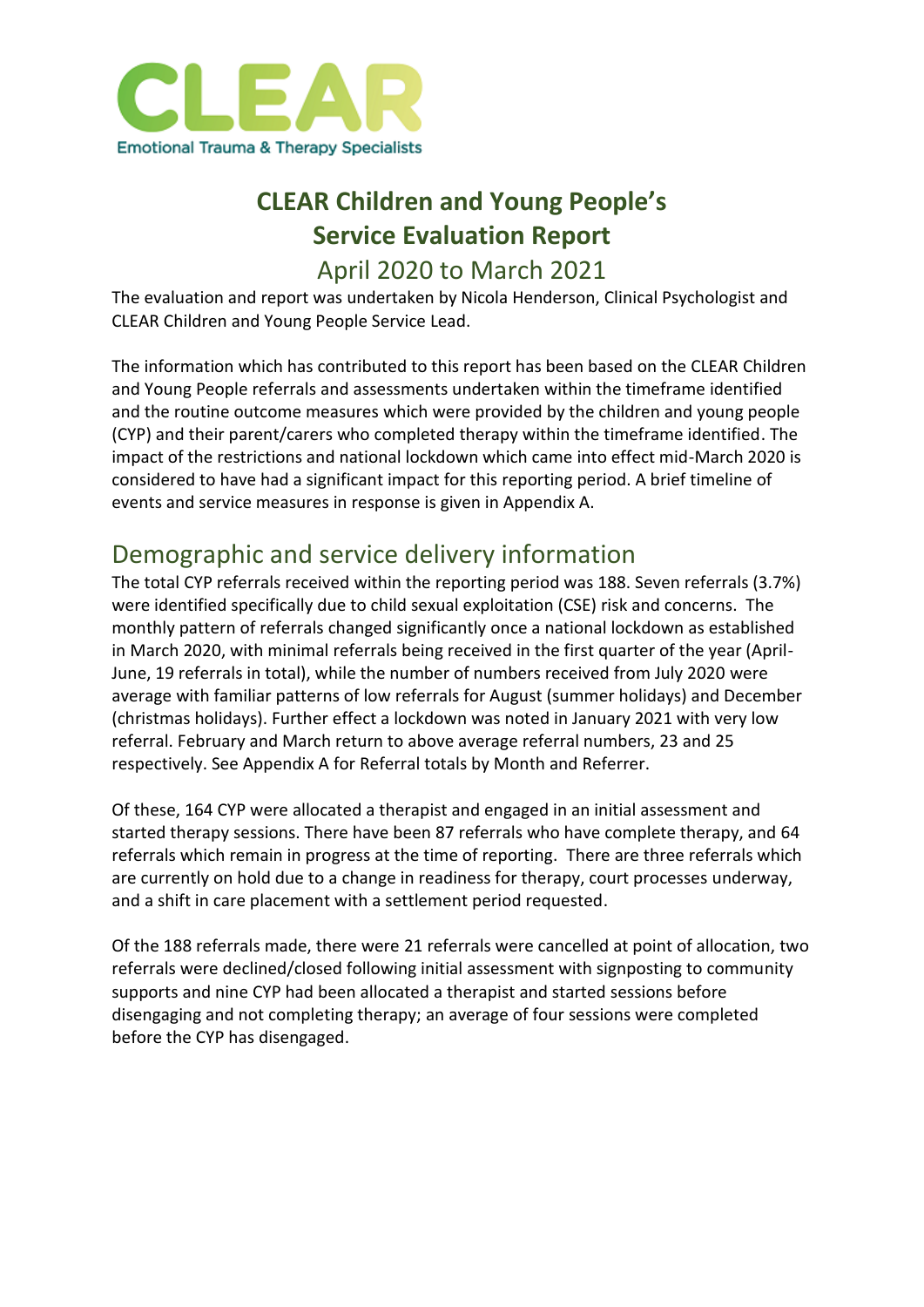



Of the 188 referrals made, 90 referrals were for girls, 96 referrals for boys and two young people identified as transgender. Nineteen CYP were identified as having a disability including Learning Disability, Autistic Spectrum Condition, Neurodevelopmental Disorders such as Tics, Attention-deficit disorders, Hearing or Vision impairment, Cerebal Palsy and Chronic Fatigue Syndrome.

Of the 188 referrals, 154 children and young people were identified as White British, one Black British, One Asian British, six Cornish and seven children and young people of mixed ethnic groups. There were 15 Not stated ethnicity referrals.



There was diversity in referrers and included those who funded the sessions directly on referral, or through funding a referral pathway.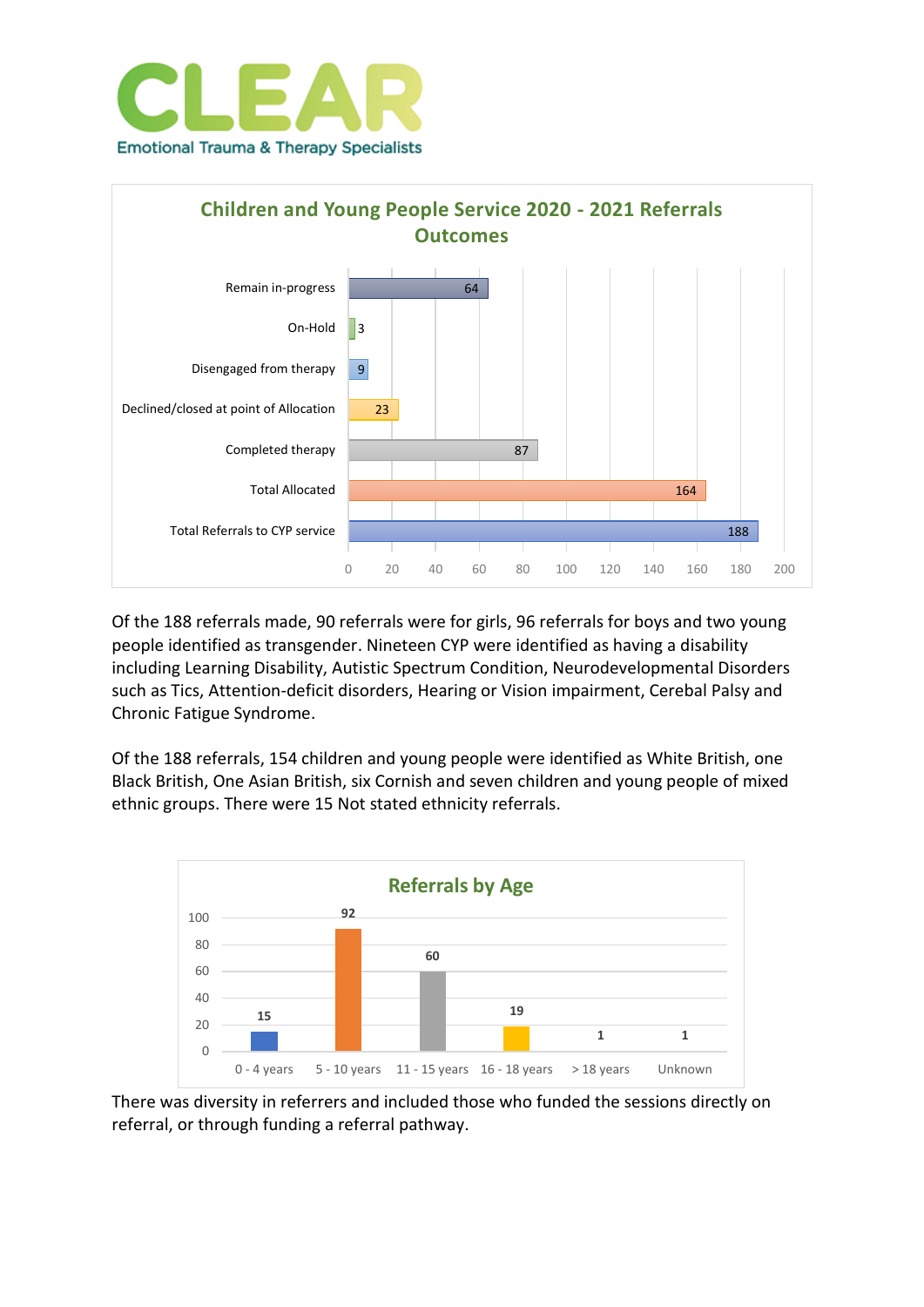



From the referral information identifying child complexity factors, there were 118 children and young people identified as having experienced domestic violence and this was the reason for referral, 32 for child sexual abuse, ten for rape and sexual assault and six for child sexual exploitation. Four children and young people were referred primarily for child physical abuse, 12 for emotional abuse and trauma and six following an experience of traumatic grief. Within the 188 referrals, 35 childrena nd young people were identified as having experienced neglect as a co-exisiting experience, though none as a primary reason for referral.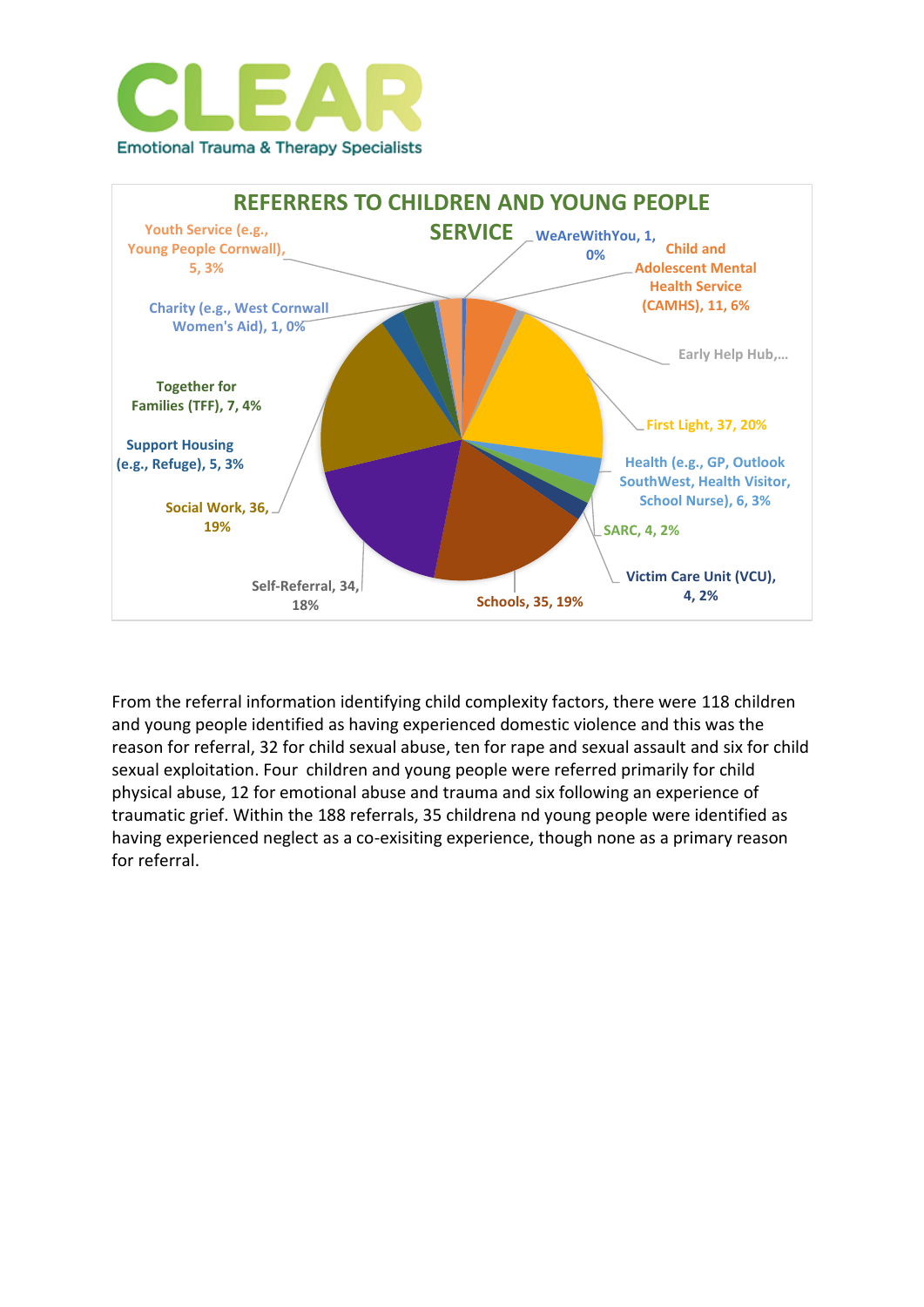



The referrals were spread across county, with higher numbers in locality 3 and 4 (Truro and surrounding areas and St Austell and surrounding areas) as previously observed.



### Outcome and effectiveness of service

The outcome and effectiveness of the therapy for children, young people and their families/carers was measured from the observations of the 111 CYP who completed therapy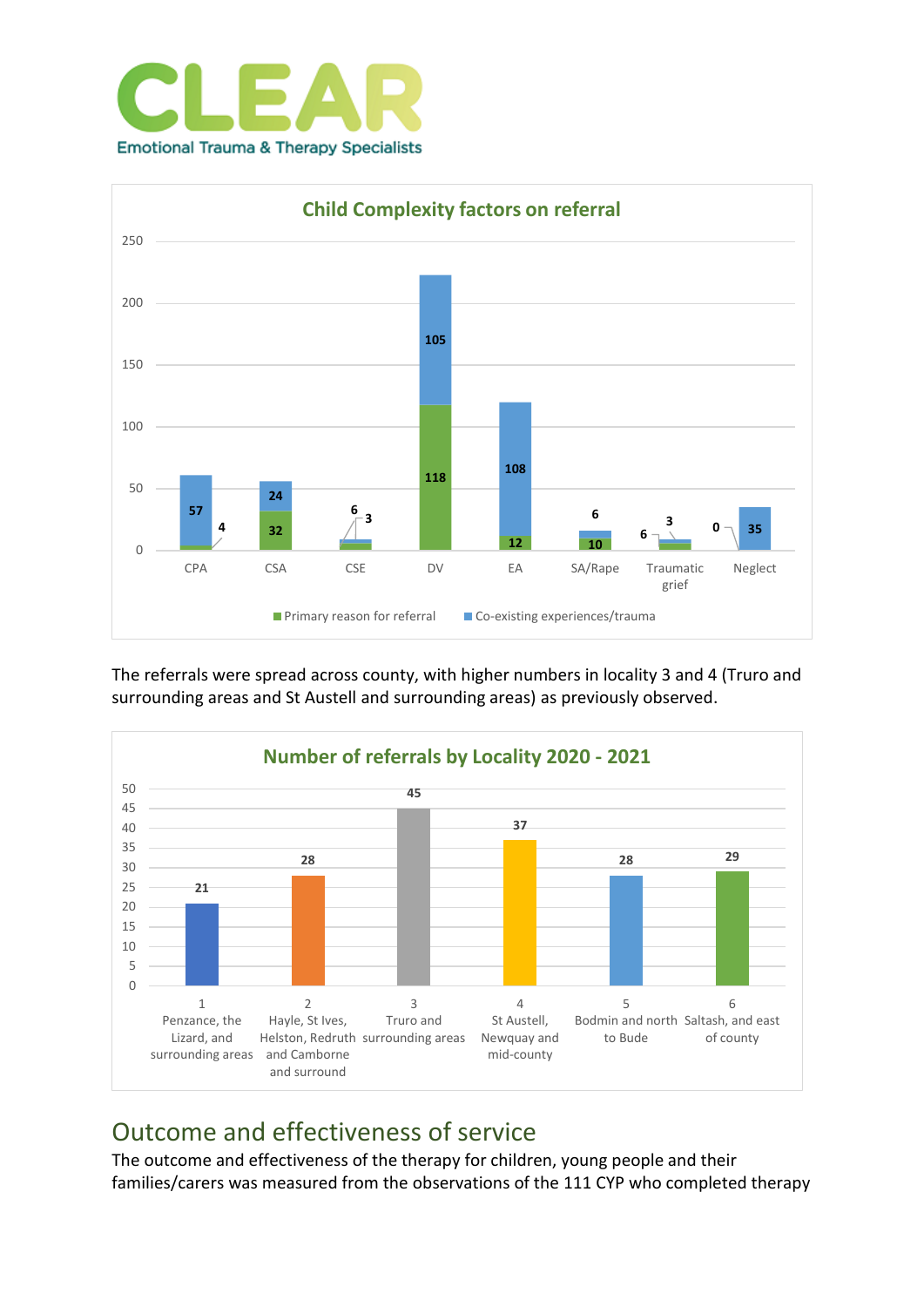

within the reporting time period. There was as average of 16 therapy sessions within these completed interventions. From those who completed therapy, there were 78 who completed at least one pre and post outcome measure, 70% while 64 had completed data pre and post therapy sessions for both CYP and parent/carer (58%).

Across the Emotional Literacy Scale, the return for pre and post data for parent was a total of 36 observations (36%). When reviewing these outcomes, there were significant improvements overall for the parent report and observations in the areas of empathy, motivation, self-awareness, self-regulation and social skills ( $t = -4.09$ ,  $p = 0.00$ ).

Within the Emotional Literacy Scale observations made by the children and young people, there are reports of improvements though not meeting significance for the young people aged 12 years and above (*n* = 11); however there were observations by children aged 7 to 11 years of an significant improvement in their emotional literacy following their therapy sessions (t = -3.1, p = 0.002, *n = 26*).

Across the Strength and Difficulties Questionnaire, the return for pre and post data for parent report was a total of 47 (47%). The average observations of parents pre and post therapy deomstrated a significant reduction in overall difficulties (Emotional, Behaviour, Peer and Social relationships, Hyperactivity) for the child and young person (t = 4.41, p = 0.00). With the most apparent significant difference being observed in how the difficulties impacted both on the child and young person, their families and support, their friendships, interests and learning ( $t=9.5$ ,  $p = 0.00$ ).

From the Outcome Rating Scale, there were observations made by 52 (52%) children and young people pre and post therapy which showed progress and improvements across "me, family, school, everything) which were significant (t=-3.3,  $p = 0.001$ ).

Due to the changes in delivery of service during the reporting period, the outcomes were examined for how the completed therapy sessions were delivered. For example, face-toface, including in outdoor spaces (*n = 66*, 59%), remote delivery using an online platform (e.g., zoom, whatsapp, *n=28*, 25%), using the telephone for one-to-one sessions with the child and young person (*n=5*, 5%) and working with the parent/carer only on the telephone (*n=12*, 11%).

The outcomes showed a difference in therapy effectiveness in relationship to service delivery. From the child and young person perspective, using the Outcome Rating Scales (ORS) there were observed improvements which were significant if the sessions were delivered face-to-face (M1=25.6 versus M2=30.3, t=-2.67, p=0.01) however if the sessions were delivered online or therapeutic parenting support by telephone, there were still improvements yet these did not reach significance (Online;M1=26.6 versus M2=30, t=-1.63, p=0.12 and Telephone; M1=28.4 versus M2=32.6, t=-1.13, p=2.76).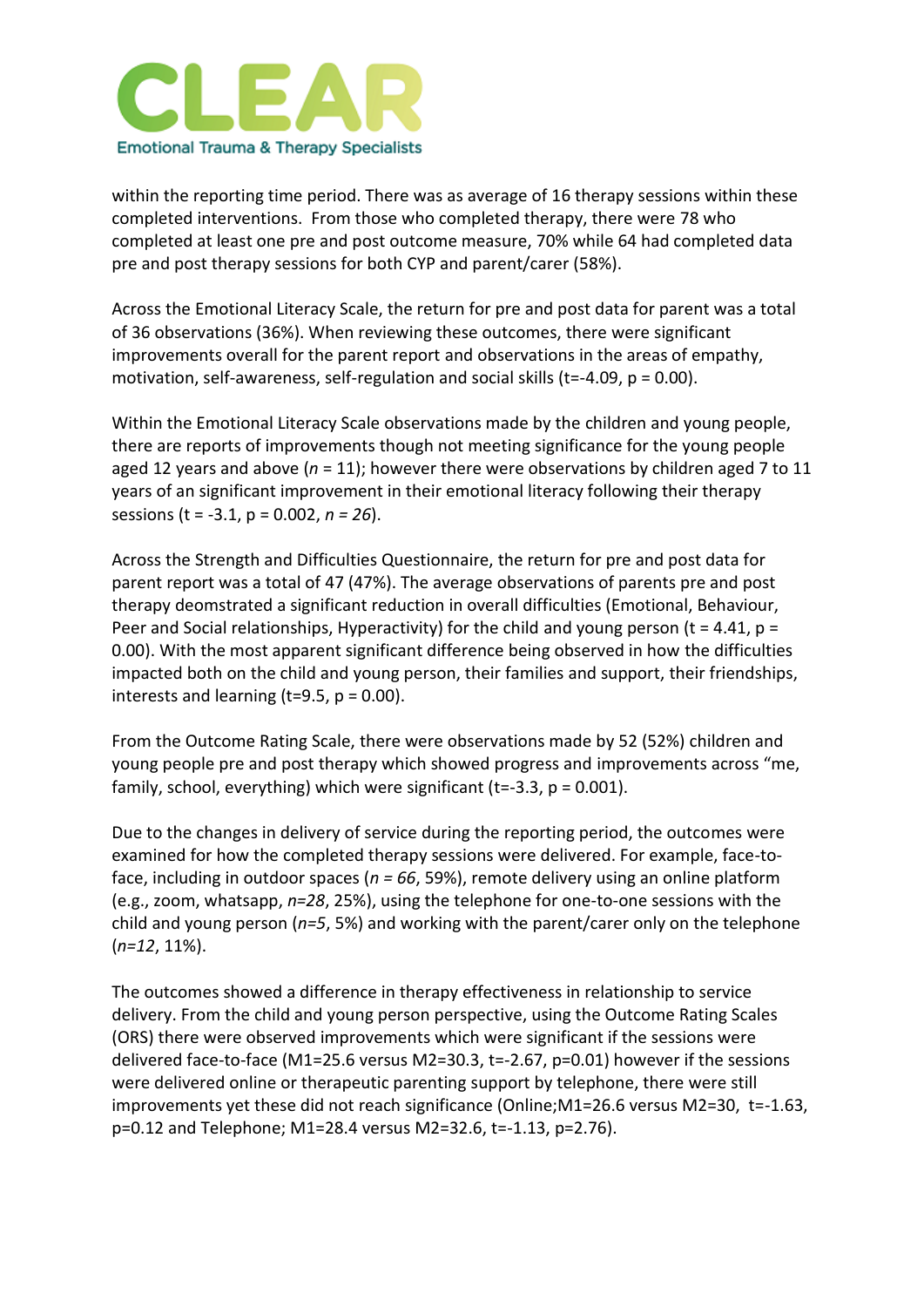

From the parent/carers perspective, using the Strength and Difficulties Questionnaire (SDQ-P) there were observed improvements which were significant if the sessions were delivered face-to-face (M1=19.2 versus M2=13.7, t=3.79, p=0.00) and online with the child and young person (M1=17.4 versus M2=10.5, t=2.50, p=0.02) however if the sessions were delivered as therapeutic parenting support by telephone only, there were still a small improvement yet these did not reach significance (M1=16.3 versus M2=14.3, t=0.70, p=0.49).

### CLEAR Service feedback and reflections on therapy by children, young people and their families/carers

At the end of therapy parents and carers were asked to complete the Evaluation of Service Questionnaire (CHI-ESQ). In total, 28 (28%) parents<sup>1</sup> completed this questionnaire and their responses to individual items on this measure indicated they were very satisfied with the service received from CLEAR. Total scores on CHI-ESQ can range from 12 to 36, with higher scores indicating greater satisfaction. The average score was 34.

Open-ended questions are also asked of parents such as what did they value in the service, where could things be improved and in general comments. Examples are;

*The way I could talk about an issue and get strategies to try out. Not just good for my child but good for my parenting. Definitely helped my child, she has grown massively in confidence.*

*Support of family unit. Psychchoeduction for family. Huge improvement in child behaviour*

*Lot of my time listen normalise and I feel listen to I feel stronger having been through Clear*

*No been great whole way through even in lockdown , son remained comfortable and more than happy to have sessions.* 

*Son was made main focus and any concerns was discussed and worked on in next visit.*

*Listening and family work , helping all the family together*

 $<sup>1</sup>$  There were a total of 11 Young People whose parents/carers did not participate in the therapy including pre and post</sup> observations. Therefore the return percentage is based on the possibility of 100 parents returning their feedback.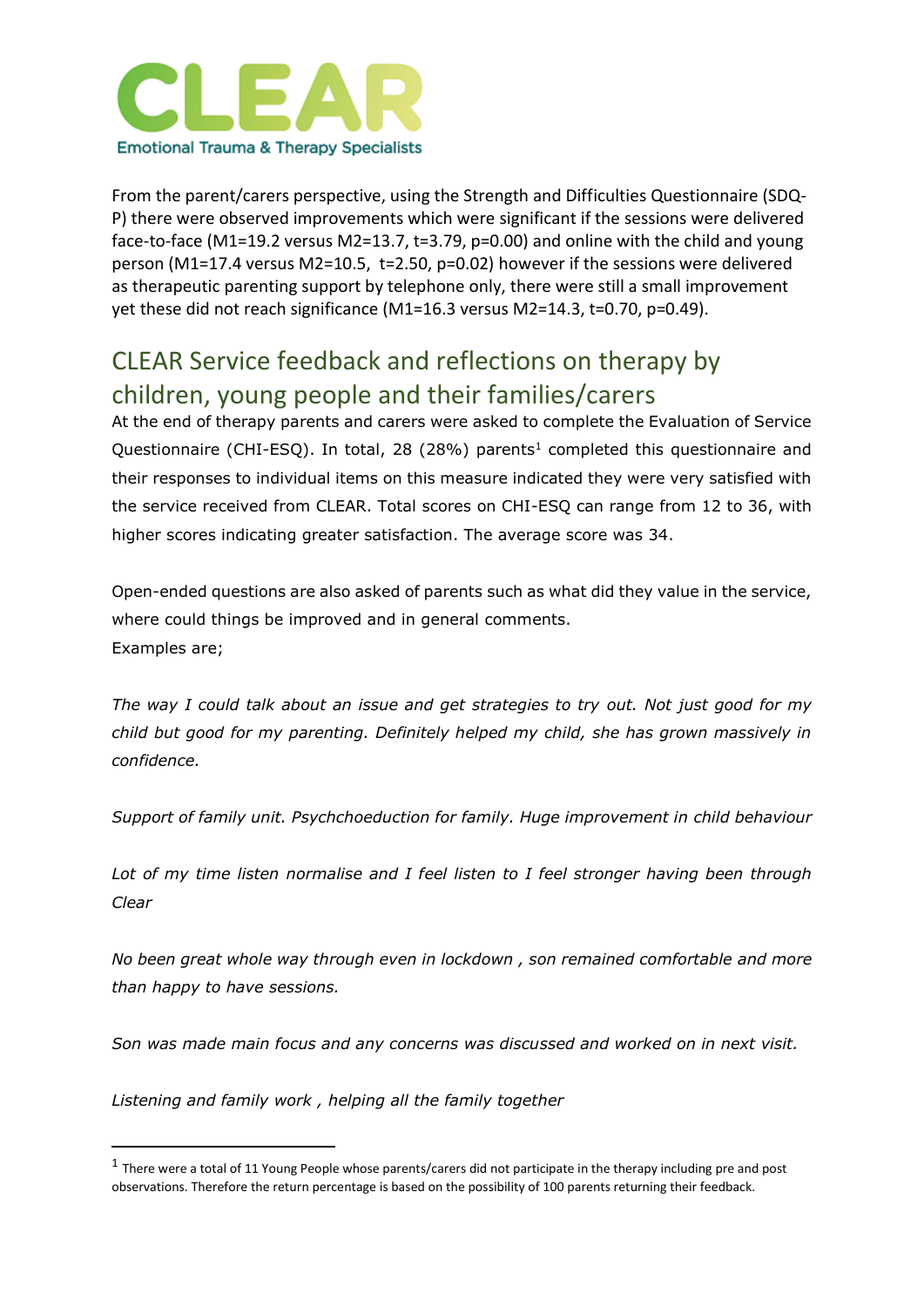

*Good communication between all parties, feel [therapist] went above and beyond in helping my daughter.*

*Very professional and very easy to talk to. Very beneficial for my child and myself. Helped me to understand why my child might present with certain behaviours.*

*The way that [therapist] engaged and related to Evie. Very good relationship built. Input with official side also helpful eg involvement with school, social care.*

*Thank you for staying consistent during the lockdown. We appreciate your flexibility. Consistent, she's had her voice heard. It's supported to have positive changes in her thinking.*

*Really happy with it all- brilliant*

*Informative - well informed about the process.*

#### **"Its hard to put into words"**

Children aged seven years or more were also asked to complete a satisfaction with service questionnaire, It's Hard to Put into Words, which was designed by CLEAR Ideas, CLEARs co-participation group. In total, 33 (38%) children<sup>2</sup> seven years and over, completed this questionnaire at the end of therapy. Children's feedback was generally very positive. Total average scores on this measure can range from 0 to 45. The average score was 36 which is at a "good" level. Here are some examples of the feedback from children and young people;

*They made me feel happy, lots and lots*

*I love it the way it is*

*I think talking to someone is great and you don't get to hide your feelings anymore.*

*Talking to you and realising all the stuff , drawing was important to express .*

*It really helped that [therapist] could put my feelings into words for me.*

*The fact that I could talk about anything*

<sup>&</sup>lt;sup>2</sup> There were a total of 87 children 7 years and older with the possibility of returning their feedback on service.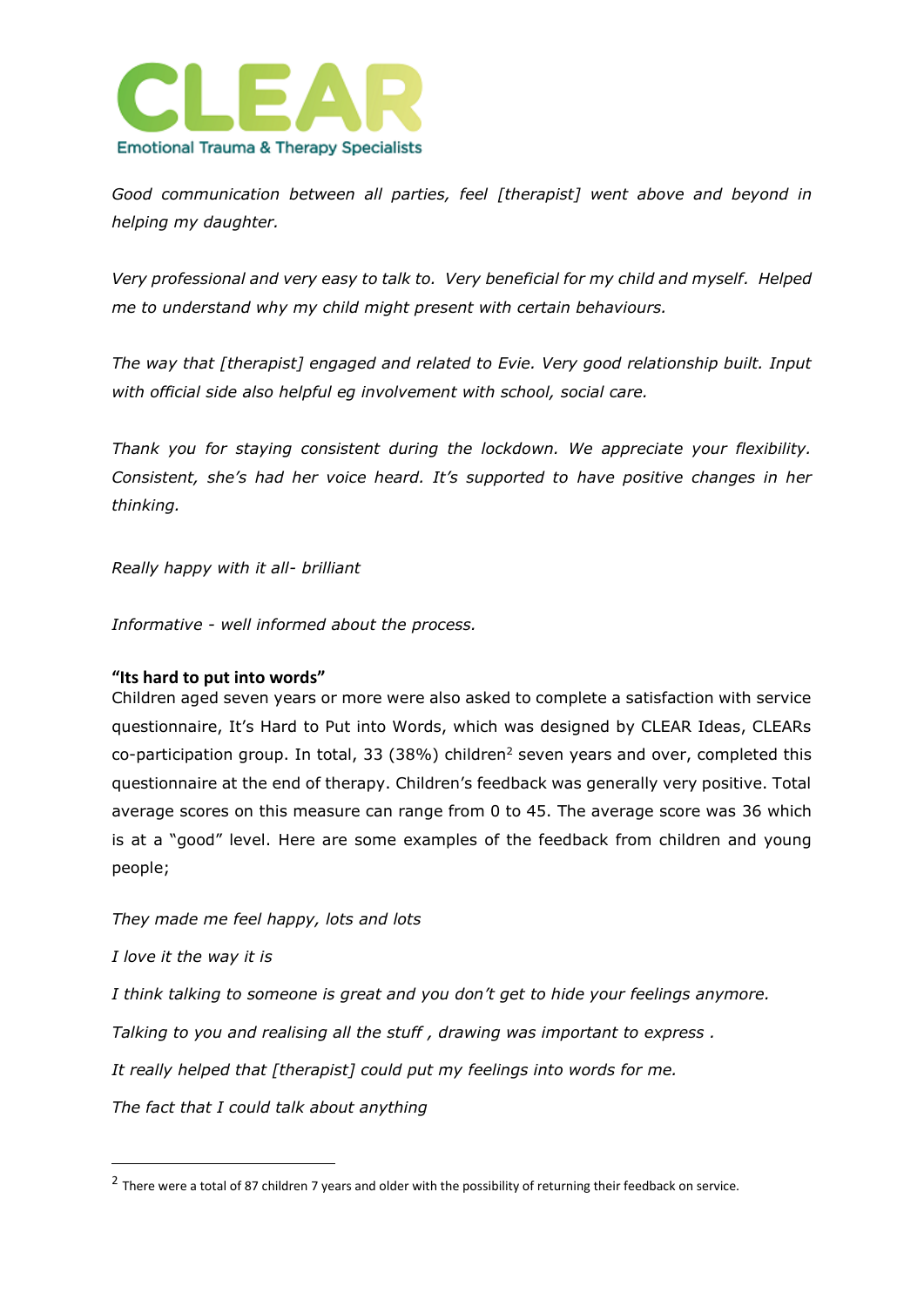

*Being able to talk to someone whose there for me. It's good to have proper information which helped me.*

#### *Learning and Goals from the year*

The recurring transitions over therapy from direct to remote or therapeutic holding has has an effect on the flow and length of time taken to complete an intervention, and affected at times both engagement/disengagement and completion of therapy rates. By establishing a good therapeutic relationship with a child and young person, a greater resilience to disruption and transition of session delivery has been found.

The collection of data from parents/carers has been greatly affected by the restrictions in the community where parents were not able to join children and young people in school settings to meet with a therapist. There was an increase in assessment and contact with parents/carers being remote only (e.g., telephone or online) which affected data collection.

The importance of supports across systems, including social and community supports (e.g., clubs, being able to socialise freely) has been observed in the impact on children's emotional wellbeing and also how this supports both readiness for therapy and the effectiveness of therapy.

The emotional wellbeing of parents/carers having a huge impact on children and young people being able to access therapeutic support and find it beneficial. The goal for increased parenting support including building skills to help manage their own emotional stress which are separate to one-to-one CYP therapy sessions to help manage the potential negative impact of parents involvement on the effectiveness of therapy for CYP.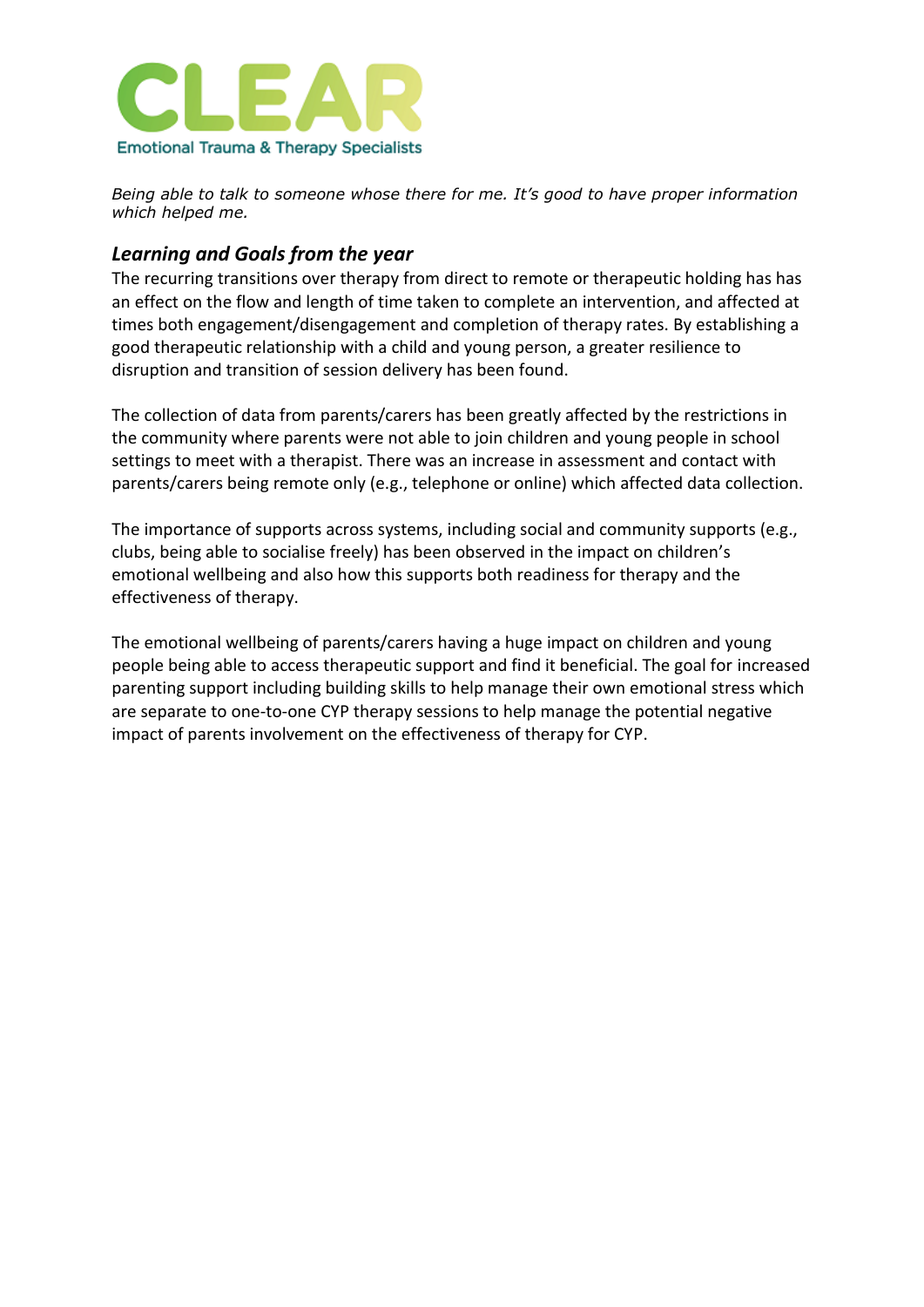

# Appendix A

Number of referrals by month April 2020 – March 2021

| Month     | <b>Total number of referrals</b> |
|-----------|----------------------------------|
| April     | 9                                |
| May       | 4                                |
| June      | 6                                |
| July      | 25                               |
| August    | 13                               |
| September | 26                               |
| October   | 20                               |
| November  | 21                               |
| December  | 12                               |
| January   | 4                                |
| February  | 23                               |
| March     | 25                               |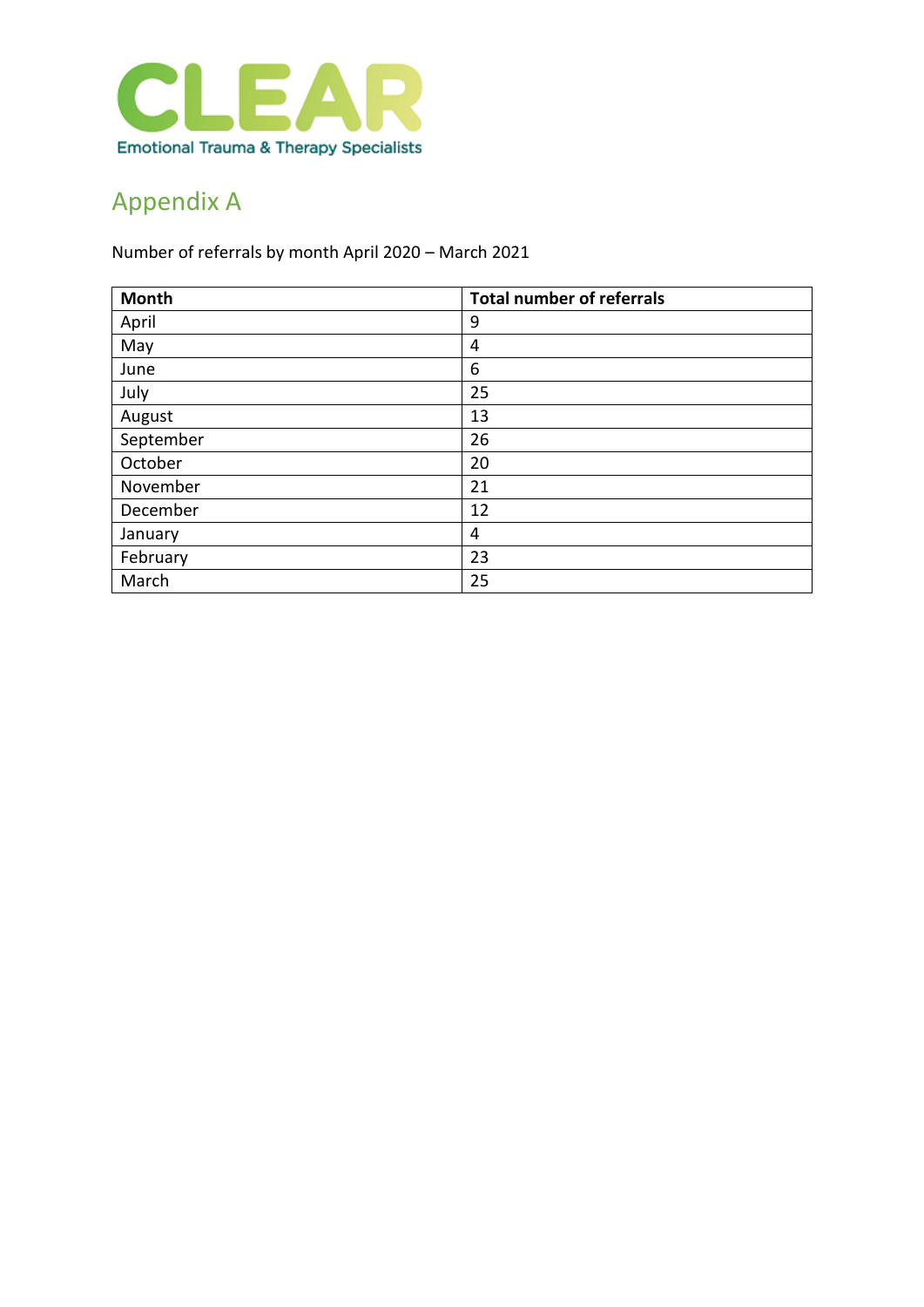

Appendix B

Timeline of events for 2020 – 2021

## ❖**National Lockdown established 23 March 2020**

CLEAR Children's service transition to temporary contingency measures

11 years and over – Remote/online therapy sessions

10 years and under – Remote/online sessions with parent-child, or parenting support/therapeutic parenting only

For some children, if established relationship and competency/capacity for working remotely considered, oneto-one remote sessions

All CYP/families given choice of therapeutic holding and waiting for return to face-to-face sessions

*If there is high need/high risk CYP, with health and safety measures in place, CYP seen in therapy space in office*

# ❖**Easing of measures/restrictions in May 2020** ❖**Return to school for primary and secondary CYP by June 2020**

CLEAR Children's service with precautions and checklist in place return to one-to-one/face-to-face sessions in schools and in therapy space in office.